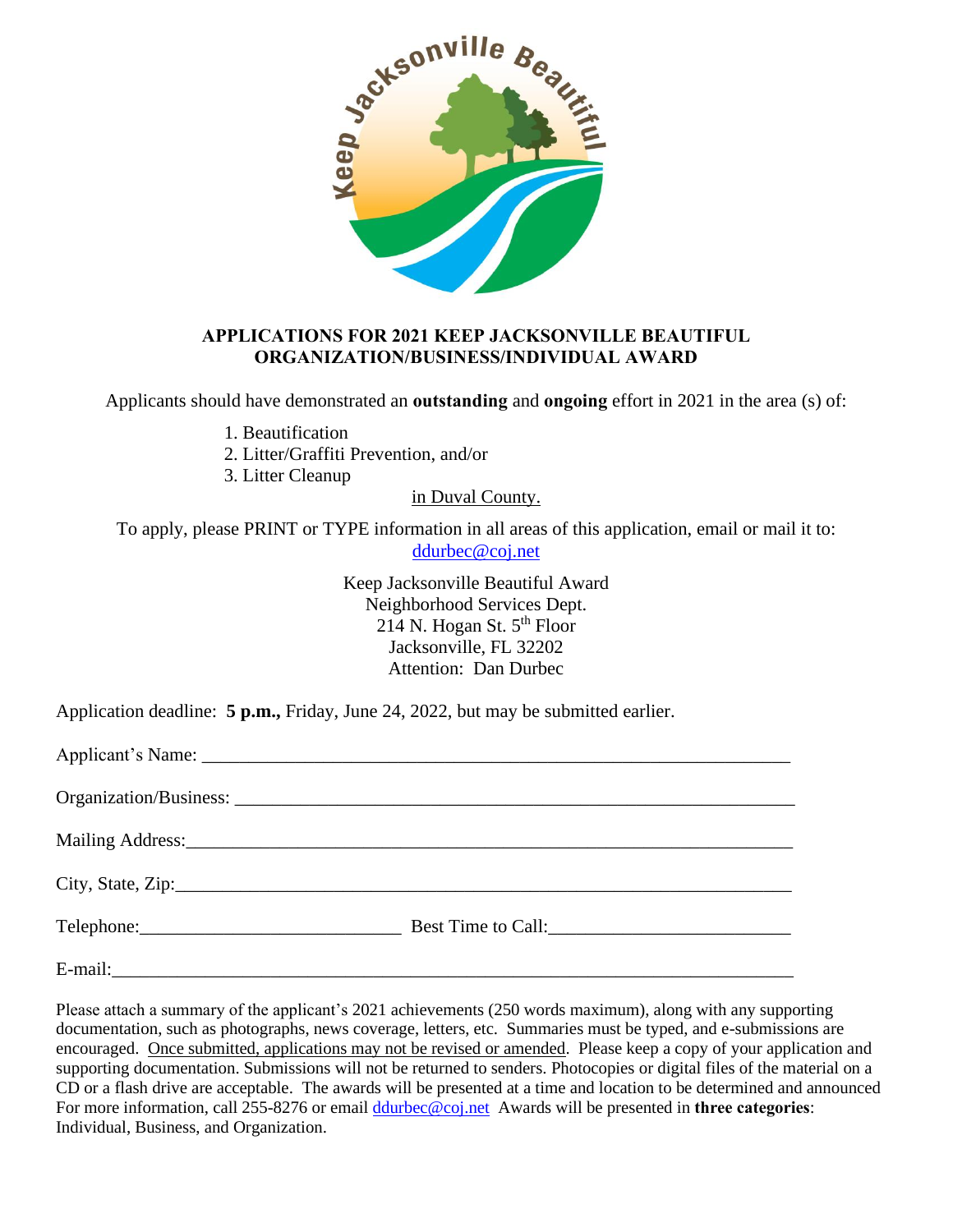# **Guidelines for Keep Jacksonville Beautiful Awards for Organizations, Businesses and Individuals**

If you're uncertain about what types of activities and projects are applicable to the three areas to be judged, here are some criteria and examples. Activities should have taken place during 2021, but ongoing projects with elements of sustainability are scored higher than one-time projects. Each area is scored for every application, so be sure to list all of your activities.

### 1. **Beautification**

In what's known as the "broken window effect," blighted properties can be a contributing factor to increased crime in a neighborhood. Individuals, businesses and organizations can help by beautifying their property and surroundings.

Summary should describe, **in 250 words or less**, efforts that have been made to beautify your property and/or neighborhood.

Documentation may show before and after pictures of the property and surrounding area, including photographs, news coverage, commendations, etc. Examples of good projects would be:

- Use of green building techniques in new structures
- Repair or rehabilitation of blighted facilities
- Xeriscaping of property
- Aesthetic improvement of fencing
- Use of water-permeable paving material in parking lots and/or driveways
- Screening of any dumpsters on your property
- Pedestrian and bicycle-friendly property design
- Inclusion and maintenance of trash cans on property

# 2. **Litter / Graffiti Prevention**

In addition to hurting the image of a home, business or organization on whose property it appears, litter and graffiti both contribute to increasing the probability of crime in a neighborhood. But when eliminated quickly after occurrence, the risk decreases.

Summary should list (**in 250 words or less**) the efforts undertaken to prevent litter and/or graffiti, and to eliminate any that occurs on your property.

Documentation may show before and after photos, removal of litter or graffiti, or educational material developed to reach customers, employees, members, neighbors, etc. on the importance of keeping the area clean and attractive (visit [www.kab.org](http://www.kab.org/) or contact Keep Jacksonville Beautiful to find educational material).

# 3. **Litter Cleanup**

Many individuals, companies and organizations have embarked on admirable projects to clean up their own properties, with some branching out to remove litter from their surrounding neighborhoods. Summary should describe your litter cleanup project(s) **in 250 words or less**.

Documentation should show the results of the project(s), with before/after photos, if available. Examples of the types of projects that would be considered (but don't limit yourself to these):

- Adopt-A-Road programs
- Participation in organized cleanups such as the Great American Cleanup, St. Johns River Celebration, July 5 Beach Cleanup or the International Coastal Cleanup
- Waste reduction or recycling programs
- Regular policing for litter and cleanup of your own property and/or neighborhood.

If you have questions, please call 255-8276. Thank you for participating, and for all your efforts to Keep Jacksonville Beautiful!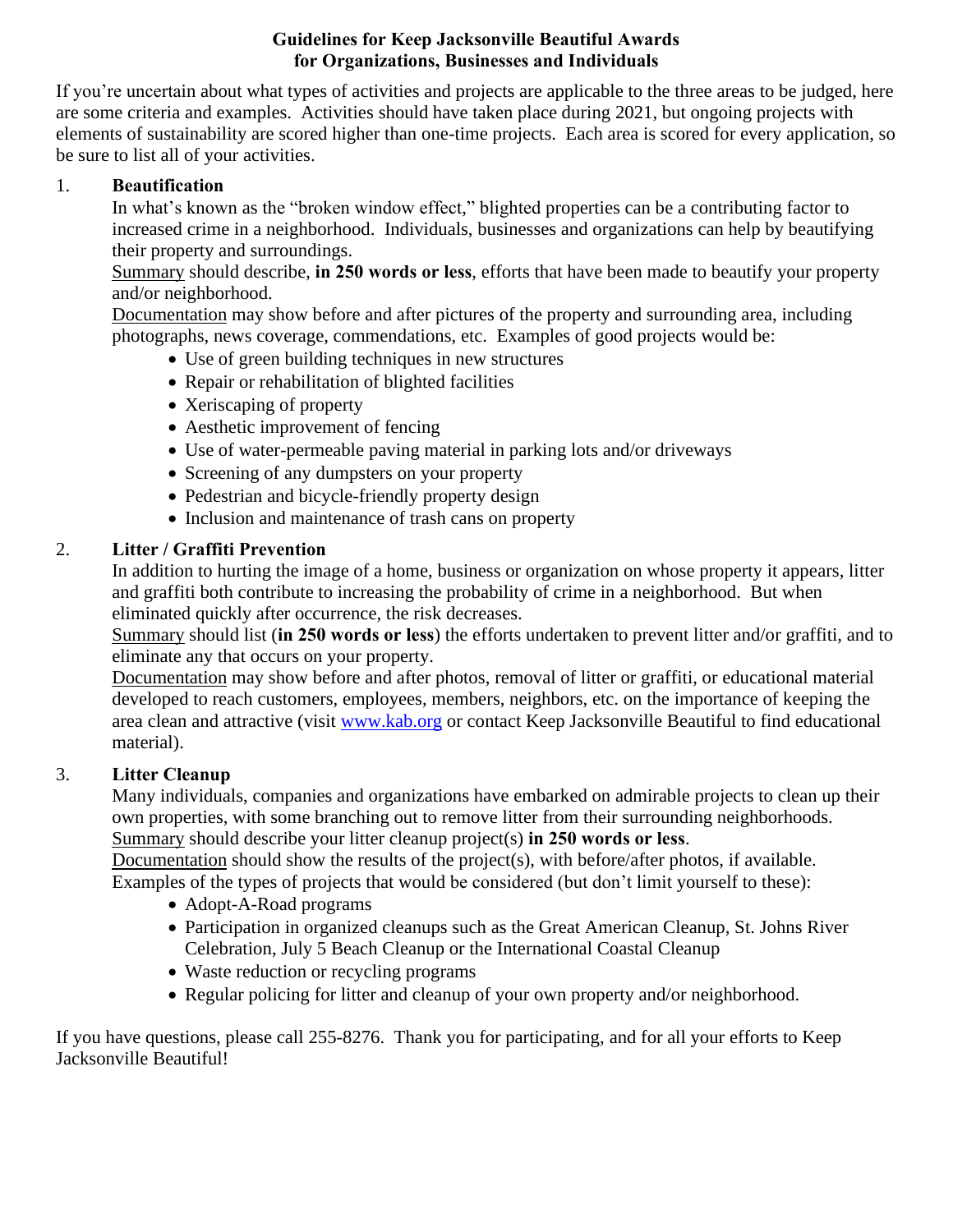

# **APPLICATIONS FOR 2021 KEEP JACKSONVILLE BEAUTIFUL SCHOOL AWARD**

Applicants should have demonstrated an outstanding and ongoing effort in at least two of these areas:

1. Clean Campus

2. Litter/Graffiti Prevention Education

3. Projects

…in a Duval County public or private school.

To apply, please PRINT or TYPE information in all areas of this application, email or mail it to: [ddurbec@coj.net](mailto:vharrell@coj.net)

> Keep Jacksonville Beautiful School Award Neighborhood Services Dept. 214 N. Hogan St.  $5<sup>th</sup>$  Floor Jacksonville, FL 32202 Attention: Dan Durbec

Application deadline: **5 p.m.,** Friday, June 24, 2022 but may be submitted earlier.

Please attach a summary of the school's achievements in 2021 (as described on the "suggestions" sheet), along with any supporting documentation as described in the attached guidelines. Summaries must be typed, not handwritten, and esubmissions are encouraged. Once submitted, nominations may not be revised or amended. Keep a copy, as applications and supporting documentation will not be returned to you. Photocopies or digital files of the material on a CD or a flash drive are acceptable. The awards will be presented at a time and location to be determined and announced. For more information, call 255-8276 or email [ddurbec@coj.net.](mailto:ddurbec@coj.net) Awards may be presented in four categories: Elementary, Middle, High School, and College/University.